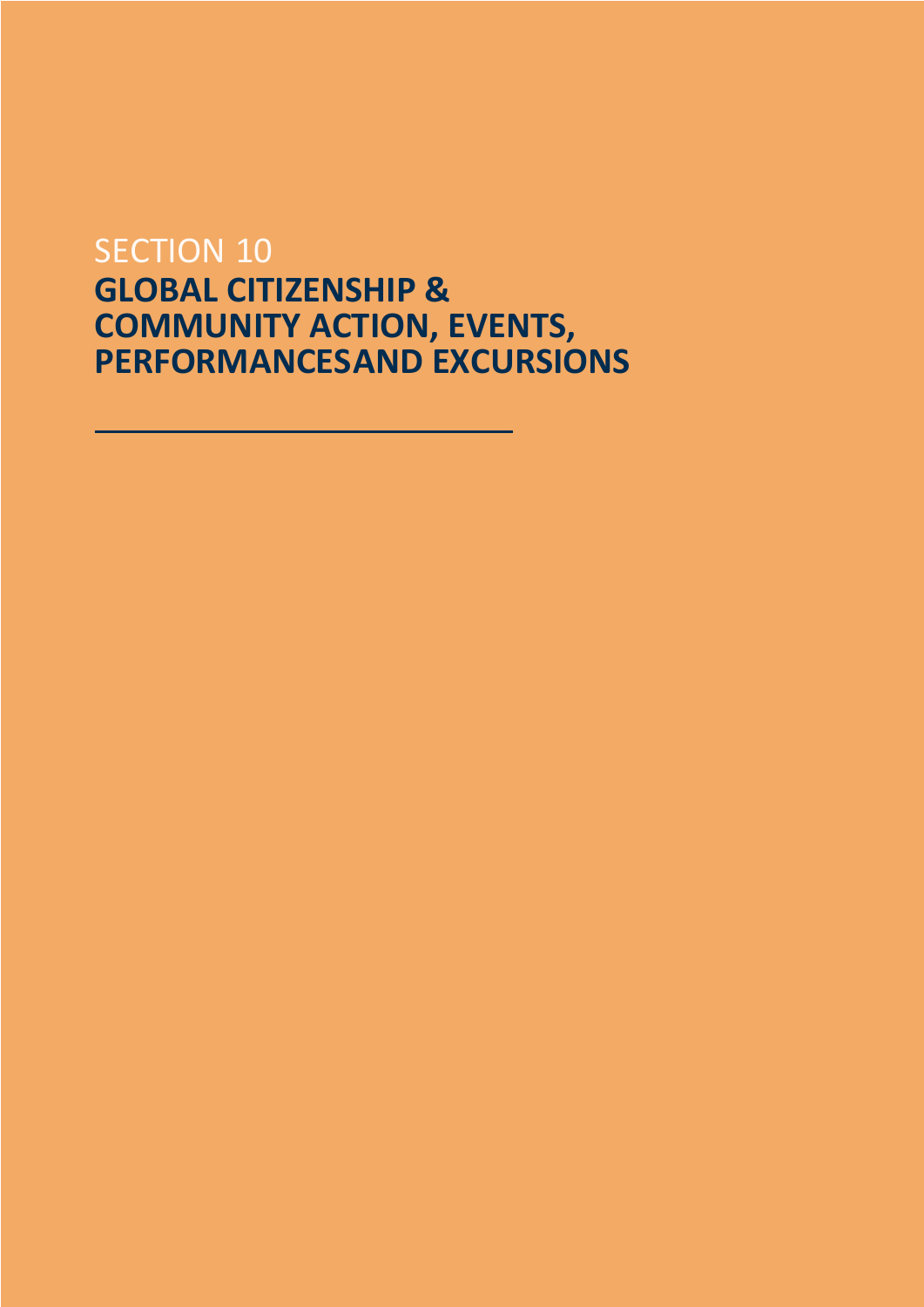# GCCA, EVENTS, PERFORMANCES **AND EXCURSIONS**

#### **10.1 Global Citizenship and Community Action (GCCA)**

The GCCA programme is implemented across all facets of school life. Its main aims are:

- To promote the recognition and celebration of each individual's culture and identity
- To nurture active, responsible citizens who lead and take action to make a positive difference
- To enable students to make informed moral judgements, based on strong guiding values and principles
- To develop life and career skills that enable our students to navigate our global, interconnected world.

#### **10.2 Extra-Curricular Activities (ECAs)**

A diverse programme of clubs and extra-curricular activities are offered in the Primary and Secondary Schools. This includes a range of ageappropriate activities for students in Kindergarten to Grade 12; debating, music, art, drama, crafts, and different dance styles as well as academic activities such as learning new languages, book clubs, and maths and science clubs. We also offer technology related activities including computer programming and robotics.

The activities are provided after school through the week. Activities run from 2:25 pm until 3:30 pm after which students should be collected by parents. On Tuesdays from 12:05-1:30 pm. Parentsregister their children through an on-line sign-up system, Schools Buddy, at the start of each term. After each session Primary students will be taken to the atrium to be collected by their parents. There are no school buses running after the ECAs.

The majority of our Extra-Curricular Activities (ECAs) are staff led and give students the opportunity to learn new skills, make friends and meet other teachers in a relaxed environment. ISL Qatar also invites fully accredited organisations to run activities. With these activities there is a termly fee.

Students wishing to change their Internal staff led ECAs must speak directly to **Mr David Bryan** and for external paid activities to **Mr Robert Nidsjo** who will update the registers if approval for the change is given.

#### **ECA Core**

For each year group ISL Qatar is striving to offer activities in these strands :

- Creative Active/Movement
- Academic
- **Environment**
- Performing Arts

#### **Sports Competitions**

ISL Qatar is continuously participating in both the Qatar Private Primary Schools Sports Association- QPPSSA and Qatar United English Speaking Schools - QUESS inter-school competitions for primary and secondary students. These two associations organise close to 100 sports competitions every year. Participation in the after-school training sessions is crucial in informing team selection. See section 16: Physical and Health Education & Sports for more details.

#### **Student-led CAS**

Student-led ECAs are strongly encouraged. A staff member is still required in a supervisory role and to ensure that the guidelines above are followed.

#### **10.3 Performing and Visual Arts Events**

Through the Performing Arts, students learn how to express themselves in diverse ways, have the opportunity to develop theirown ideas and gain confidence in being able to express those ideas. We give students many opportunities to demonstrate their performing arts skills through dramatic performances, concerts, exhibitions, assemblies and presentations. These important skills are an invaluable preparation for their future educational and career success.

Performing Arts events include:

- a. major school musical productions
- b. smaller regular drama productions
- c. Primary School celebration of learning and assemblies
- d. winter concert
- e. whole school talent show
- f. inter-school 'Battle of the Bands' events
- g. Primary school Art exhibition
- h. MYP Art and Design exhibition
- i. DP Art exhibition
- j. regular musical presentations

**10.4 Individual Music Tuition**